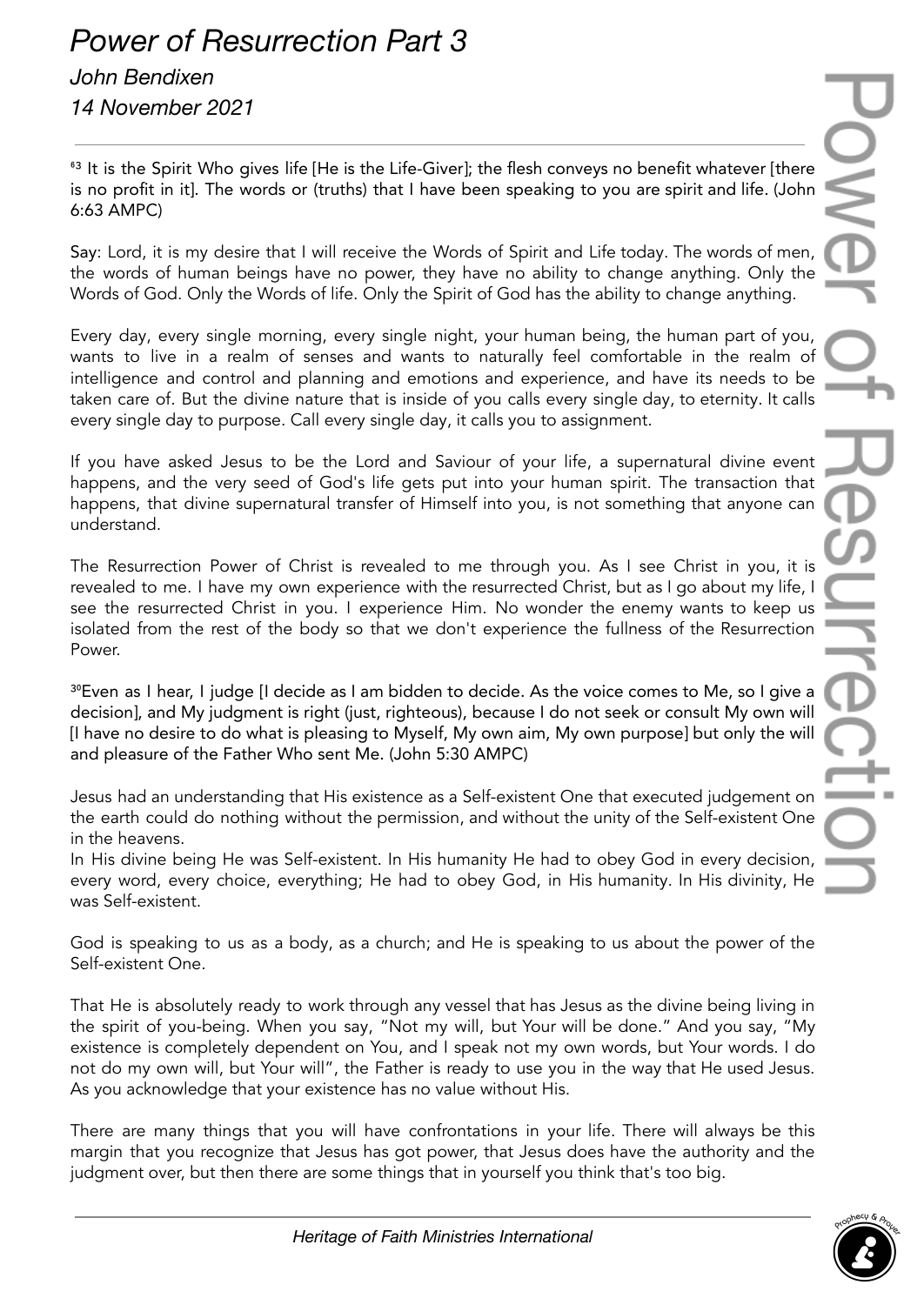…..He was deeply moved in spirit and troubled. [He chafed in spirit and sighed and was disturbed.] <sup>34</sup>And He said, Where have you laid him? They said to Him, Lord, come and see. <sup>35</sup> Jesus wept. <sup>36</sup>The Jews said, See how [tenderly] He loved him! <sup>37</sup>But some of them said, Could not He Who opened a blind man's eyes have prevented this man from dying? <sup>38</sup>1Now Jesus, again sighing repeatedly and deeply disquieted, approached the tomb. (John 11:32-38 AMPC)

Jesus did not weep and sigh because He was troubled, He was breathing out the very life of God into the situation, as an act of intercession, misunderstood by those who were yet to see what is about to happen.

He already knew the solution to the problem. The trouble was the way that people were behaving around Him, that they didn't trust God, the Self-existent One who could heal him, but not raise him.

It's our lack of knowledge of truth that causes you not to live in Resurrection Power.

<sup>40</sup> Jesus said to her, Did I not tell you and promise you that if you would believe and rely on me, you would see the glory of God? (John 11:40)

I tell you today that if you will believe in the promises of God, and you will rely on God, that you will see the glory of God in your life. I am the messenger of God to tell you this truth as He told it to them, today.

<sup>44</sup> And out walked the man who had been dead, his hands and feet wrapped in burial cloths (linen strips), and with a [burial] napkin bound around his face (1John 11:44 AMPC).

How is this man, who is bound in death walking out of the tomb? The very Resurrection Power of God, Himself lifted him out of his resting place, lifted his body up and moved him out of.

The Resurrection Power of God came upon a body that was already decaying and repaired his muscle structure and his ligament structure and his core strength to the point where he could actually lift himself up and walk out.

your mind wants to diminish and just kind of intellectualize how the voice of Jesus could raise him from the dead.

I promise you according to the Word of God that I read earlier, this is the promise that Jesus gave to Martha and Mary if you will believe that you will see His glory in your life. You will see His glory. That is not my promise, that is the promise of Jesus. It is the promise of the Self-existent One. Hallelujah.

The resurrection life of God is working in you, right now. This is about the Holy Spirit. It's about the resurrection life of Christ that is busy restoring and healing and saving you and bringing you out from a death thought pattern. A death life pattern.

Say: Father, I thank You, that inside of me is the life of God. The Resurrection Power of Jesus lives in me. Hallelujah. I trust You, I believe You to restore my life and for me and You to live together in unity. In Jesus name.

If you are completely in unity with Jesus, you will never be troubled. All crying and sighing you will do will only be to bring the will of the Father to the earth. It will not be crying and sighing because of answers you don't have. That is the Word of the Lord for you. If you will walk in unity with Him.

Today, whatever part of your life is dead and decaying, and is troubled. I am authorized to speak to you and say, come out from your death. Come out from your grave. Come out from your circumstances that are binding you and holding you hostage. Come out from your separation